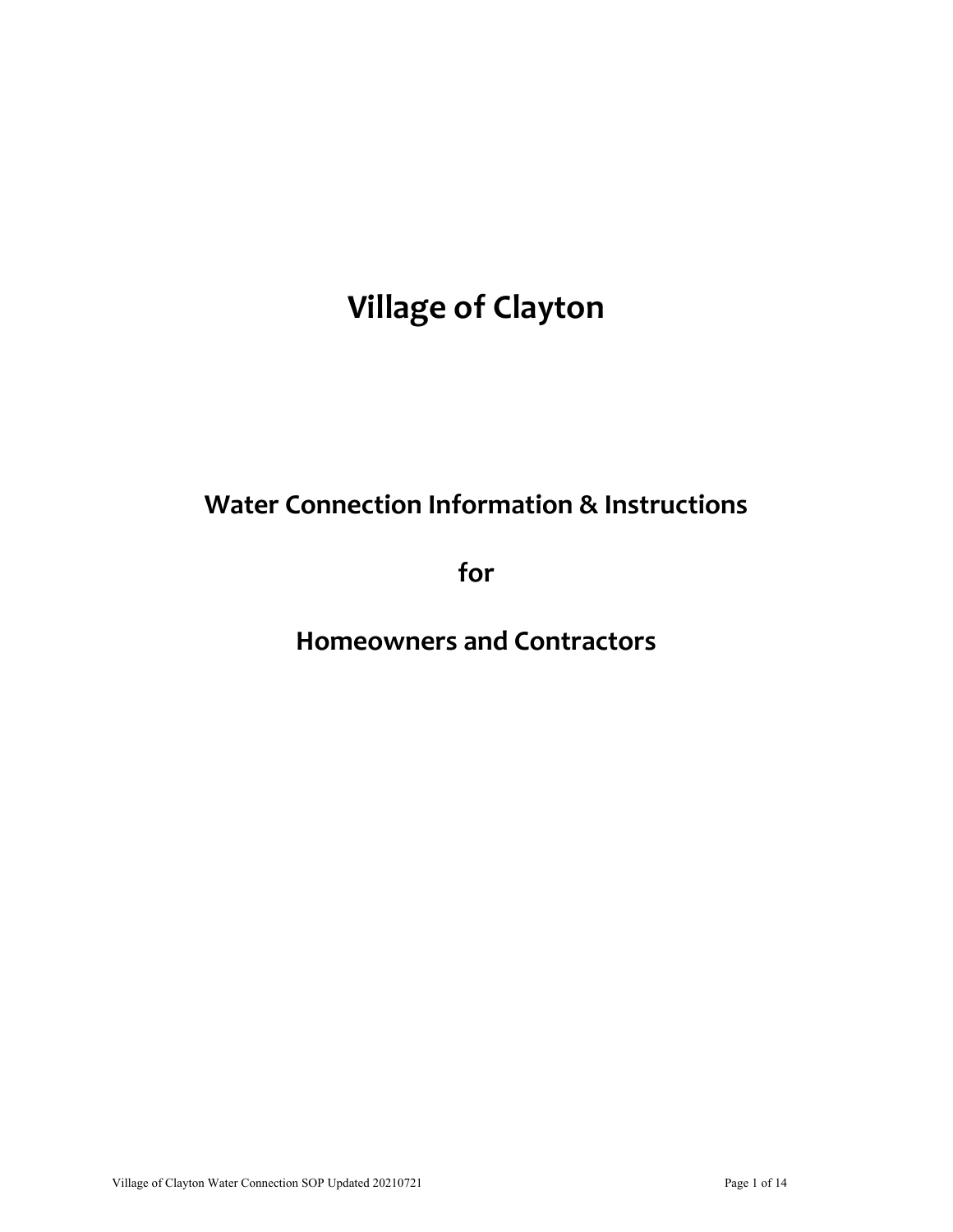# *Village of Clayton 425 Mary St. PO Box 250 Clayton, NY 13624*

#### **Phone (315) 686-5552 Fax (315) 686-2132 Website www.villageofclayton.org**

| To:      | Property Owners & Contractors                                           |
|----------|-------------------------------------------------------------------------|
| From:    | Village of Clayton                                                      |
| Date:    | August 22, 2011                                                         |
| Subject: | Information & Instructions for new Village of Clayton Water Connections |

This package contains important information for property owners and contractors on requirements for obtaining a Water Service Permit to establish a new connection within the Village of Clayton Water district.

This document was developed to explain the Village's requirements and provide guidelines for home owners and contractors. All required forms are included in this document. Please read through this document carefully. Submittal of a complete application form will help ensure that your application is approved in a timely manner.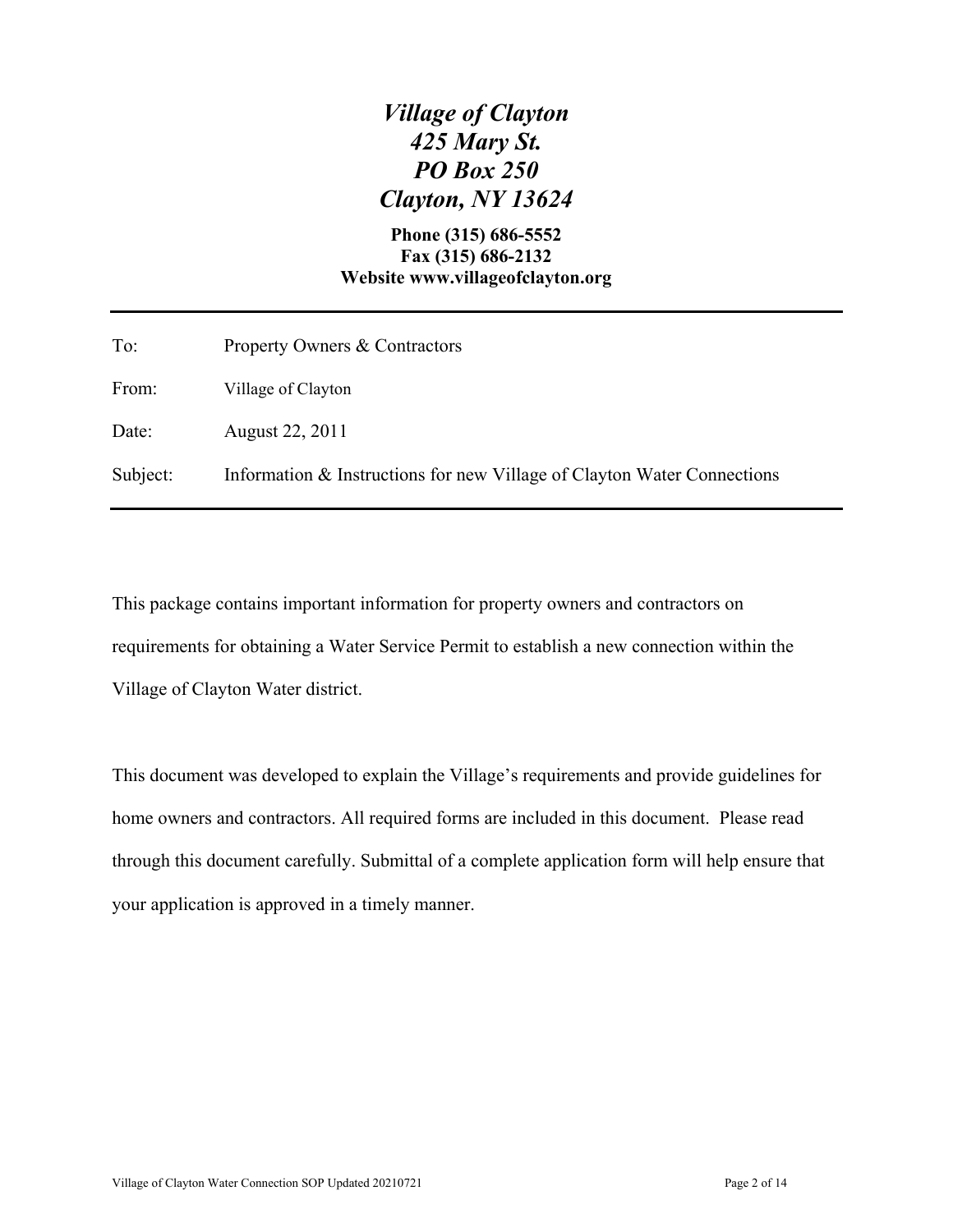### **Information & Instructions for Sanitary Sewer Connections**

#### Table of Contents

| 1.0 |  |
|-----|--|
| 2.0 |  |
| 3.0 |  |
| 4.0 |  |
| 5.0 |  |
| 6.0 |  |

#### Forms & Tables

| Table 1 - Approved Contractor List |  |
|------------------------------------|--|
|------------------------------------|--|

Village of Clayton Water Service Application

Sample Location Sketch

Water Installation Details

#### Reference Drawings

Typical Service Connection to Water Main

Typical Basement Meter Installation

Typical Meter Pit Installation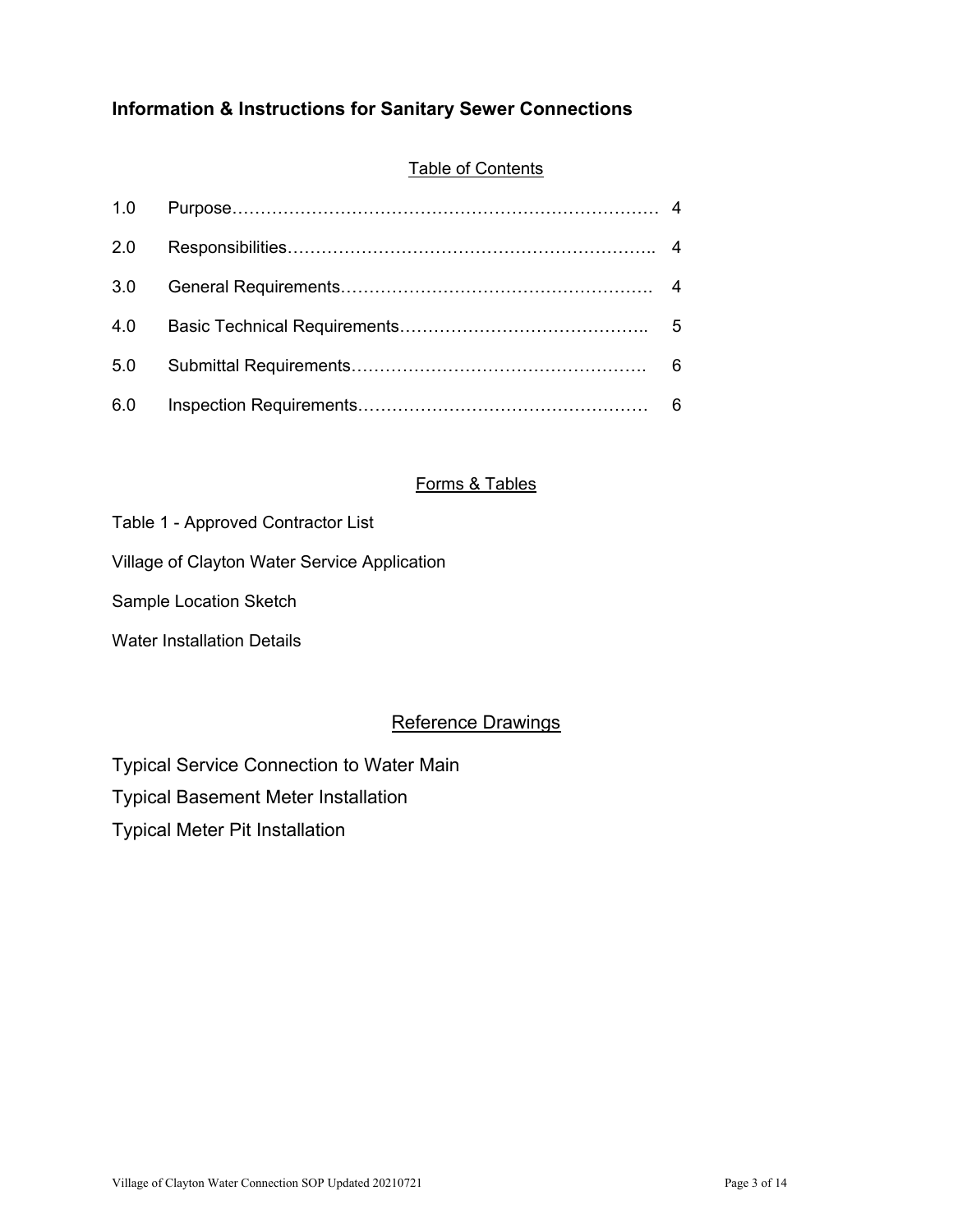#### 1.0 Purpose

The purpose of this document is to describe the application process and the basic technical requirements for the construction and installation of new water services.

#### 2.0 Responsibilities

2.1 The Village of Clayton is responsible for administering and overseeing this procedure.

#### 2.2 New water customers are responsible for:

- Obtaining a Water Service Permit which enables them to connect to the Water System.
- Hiring an approved contractor to install the water system components.
- Scheduling an inspection of the system components prior to connecting into the Water System.
- Executing an easement, if required.
- Paying all construction, engineering, easement filing, and inspection fees associated with the new water service(s).
- Submitting "as-built" documentation to the Village of Clayton after completion of the service installation.
- 2.3 The Village of Clayton is responsible for operating and maintaining the Village's Water System. As the system operator, Village personnel are responsible for ensuring that new connections are constructed and installed in accordance with applicable design standards. Village personnel are also responsible for documenting new connections and distributing details to the system owner.

#### 3.0 General Requirements

- 3.1 The Village can only provide service to customers that are located within an existing water district.
- 3.2 Requests for connection into the Village's water system must be submitted by completing a *Water Service Application*.
- 3.3 Connections must be designed and constructed in accordance with the original criteria identified in the contract documents and specification relating to the respective system, unless the proposed criteria can be shown to be more advanced and of better quality than that of the original specification. Contract documents are available at the Village offices.
- 3.4 Customers must utilize a contractor approved by the Village for the installation of any water system components. *See* **TABLE 1 – APPROVED CONTRACTOR LIST**.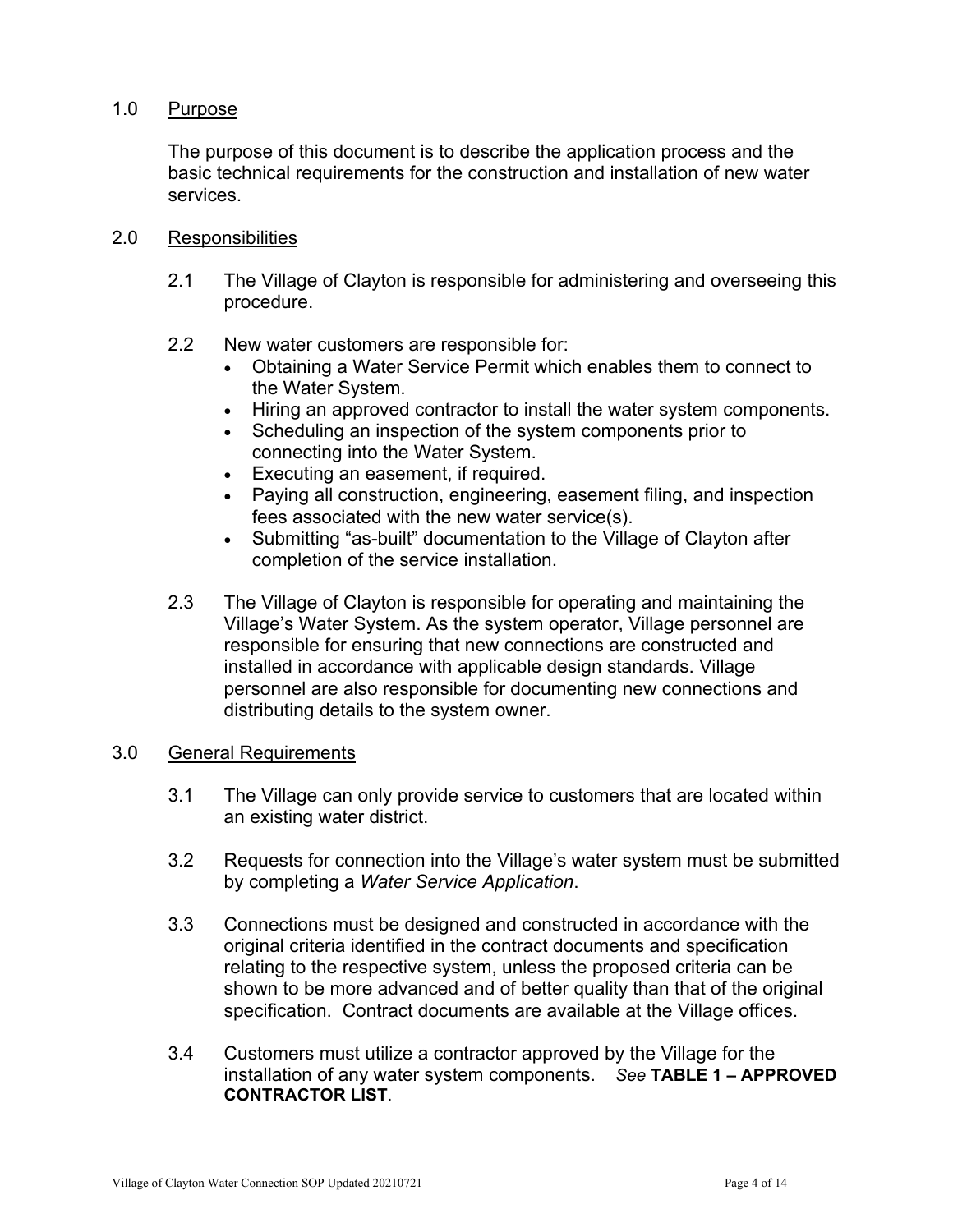- 3.5 All new connections must include a means for metering in order to accurately bill for the services provided. Meters will be provided and installed by the Village. If the new structure does not have a basement, then a separate meter pit will be required. If the service lateral is greater than 150 feet away from the mainline, then a meter pit will be required.
- 3.6 The Village has approved the use of high density polyethylene (HDPE) copper tube sized pipe for service laterals.
- 3.7 Most water service determinations will be made within 30 days of receipt of a complete *Water Service Application.*

#### 4.0 Technical Requirements

Detailed technical requirements for water systems are presented in specifications developed by Village engineers*.* Customers may reference these documents to determine acceptable pipe material, covering, backfill, etc. More complex systems may require that the customer hire an engineer licensed by the State of New York to complete the design. Detailed information and drawings are available by requesting technical specifications from the Village at 315-686-5552.

#### 5.0 Submittal Requirements

All new service connections must be reviewed and approved by the Village. The property owner must submit a completed Water Service Application to the Clerk with the minimum connection fee of \$1000 and a Location Sketch. The location sketch must show the property boundaries, buildings, approximate length of service lateral with reference dimensions to two permanent structures, tie-in point to mainline, meter location and pit (if applicable) and any other relevant information.

Customers should contact the Village Clerk to verify whether an updated easement will be required. This easement must be executed and submitted with the applicable County filing fee prior to obtaining approval for connection.

#### 6.0 Inspection Requirements

All approved connection requests must be inspected by a Village representative. The customer or their representative must schedule the connection with the Village at least 48-hours prior to the connection. Customers must have an approved *Water Service Application* on file with the Village prior to scheduling an inspection. If the connection is scheduled outside normal business hours, overtime rates may be applied. To schedule an inspection contact the Village of Clayton at 315-686-5552.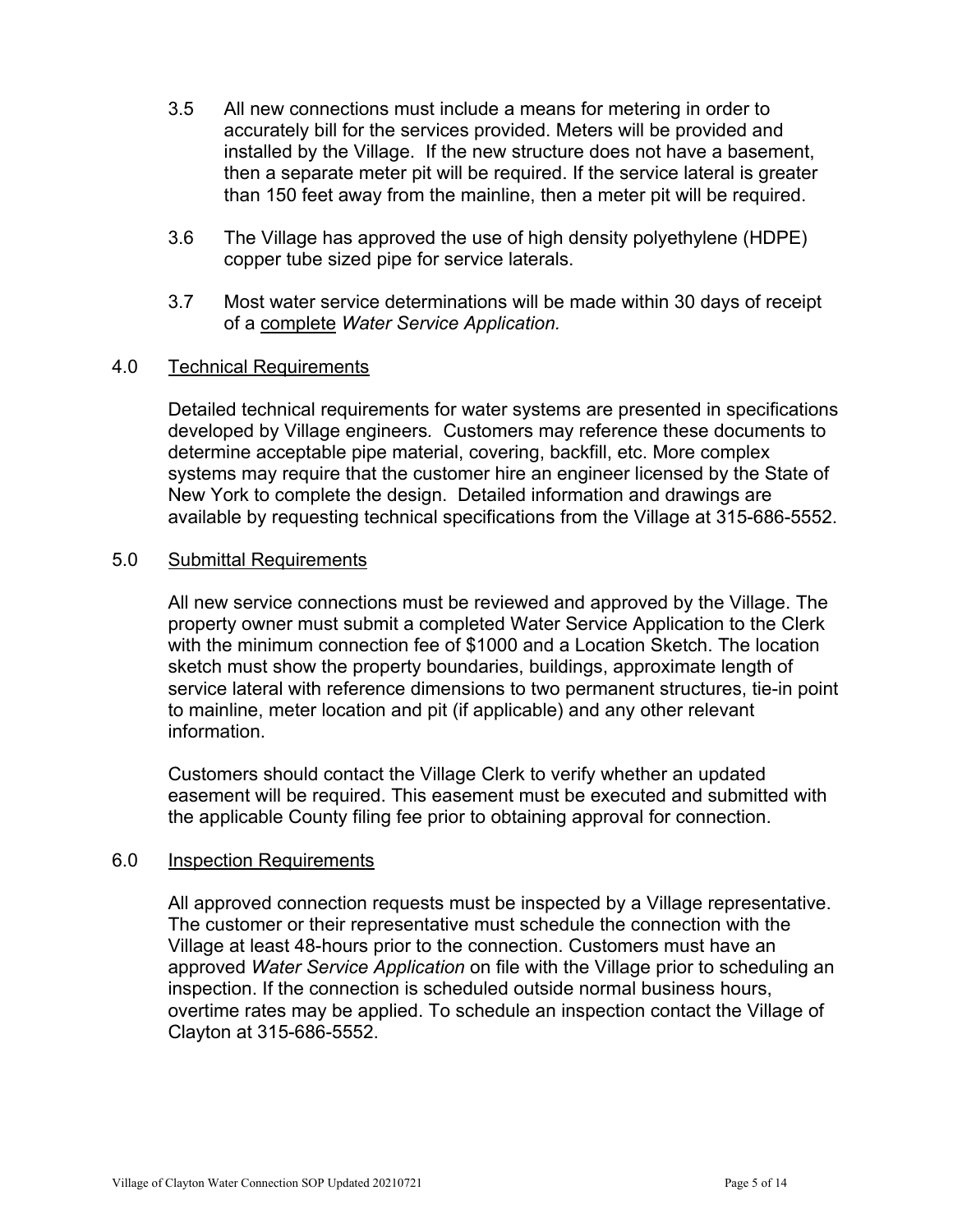## 7.0 Record of Changes

| <b>Revision Date</b> | <b>Description of Changes</b>                                                    | Authorized by                                                      |
|----------------------|----------------------------------------------------------------------------------|--------------------------------------------------------------------|
| 08/22/2011           | <b>Original Document Created</b>                                                 | Village Board                                                      |
| 10/24/2011           | Added Bearup Construction as<br><b>Approved Contractor</b>                       | Village Board                                                      |
| 07/09/2012           | Added W.D. Bach Excavating<br>& Consulting, LLC as<br><b>Approved Contractor</b> | Village Board                                                      |
| 10/30/2013           | Added Charles Fram as<br><b>Approved Contractor</b>                              | <b>Technical Review</b><br>Committee (C/T, DPW<br>Supt., W/WW Mgr. |
| 11/25/2013           | Section 2.2 ("As-Builts")<br><b>Added Requirements to</b><br>"Location Sketch"   | <b>Village Board</b>                                               |
| 12/05/2016           | Added Steven J. Hall as<br><b>Approved Contractor</b>                            | <b>Technical Review</b><br>Committee (C/T, DPW<br>Supt., W/WW Mgr. |
| 07/12/2021           | <b>Added Property Land</b><br>Management as Approved<br>Contractor               | Village Board                                                      |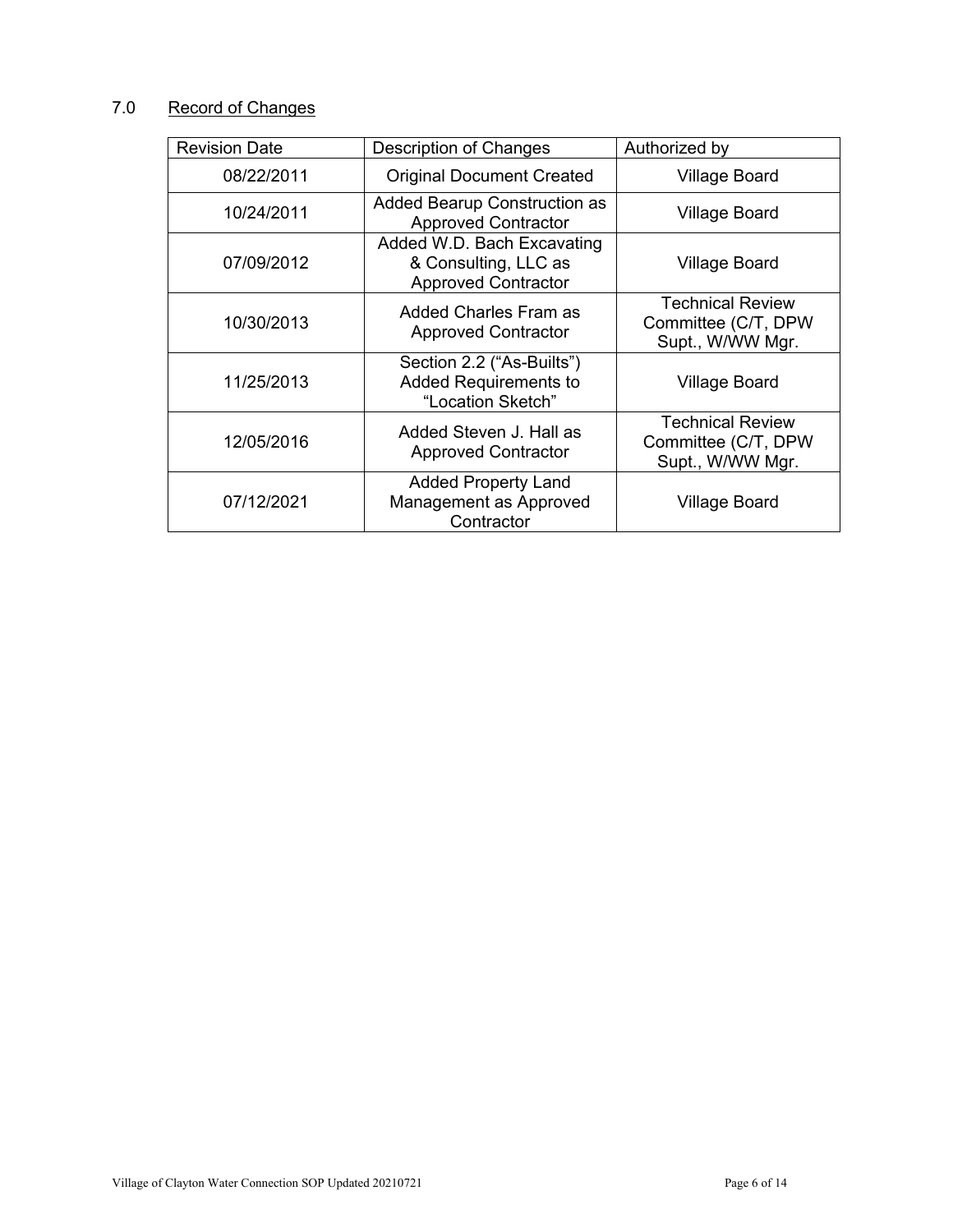| Contractor                   | Address               | Phone              |
|------------------------------|-----------------------|--------------------|
| Bach & Co.                   | 11176 Cty Rte 9       | $(315) 686 - 3083$ |
|                              | Clayton, NY 13624     |                    |
| <b>Bearup Construction</b>   | <b>PO Box 255</b>     | $(315) 686 - 4459$ |
|                              | Clayton, NY 13624     |                    |
| Pete Mellon                  | 41041 Smithering Hts. | $(315) 686 - 3256$ |
|                              | Rd.                   |                    |
|                              | Clayton, NY 13624     |                    |
| <b>Hazlewood Mechanicals</b> | 703 Brooks Dr.        | $(315) 686 - 2160$ |
|                              | Clayton, NY 13624     |                    |
| W.D. Bach Excavating &       | <b>PO Box 434</b>     | $(315)$ 686-5555   |
| Consulting, LLC              | Clayton, NY 13624     |                    |
| <b>Charles Fram</b>          | 27910 Simpson Rd.     | $(315)$ 405-1142   |
|                              | Redwood, NY 13679     |                    |
| Steven J. Hall, General      | PO Box 909 Cape       | $(315) 654 - 6391$ |
| Contractor, Inc.             | Vincent, NY 13618     |                    |
| <b>Property Land</b>         | 38856 Bartlett Point  | $(315)$ 767-4677   |
| Management                   | Clayton, NY 13624     |                    |

# **TABLE 1 – APPROVED CONTRACTOR LIST**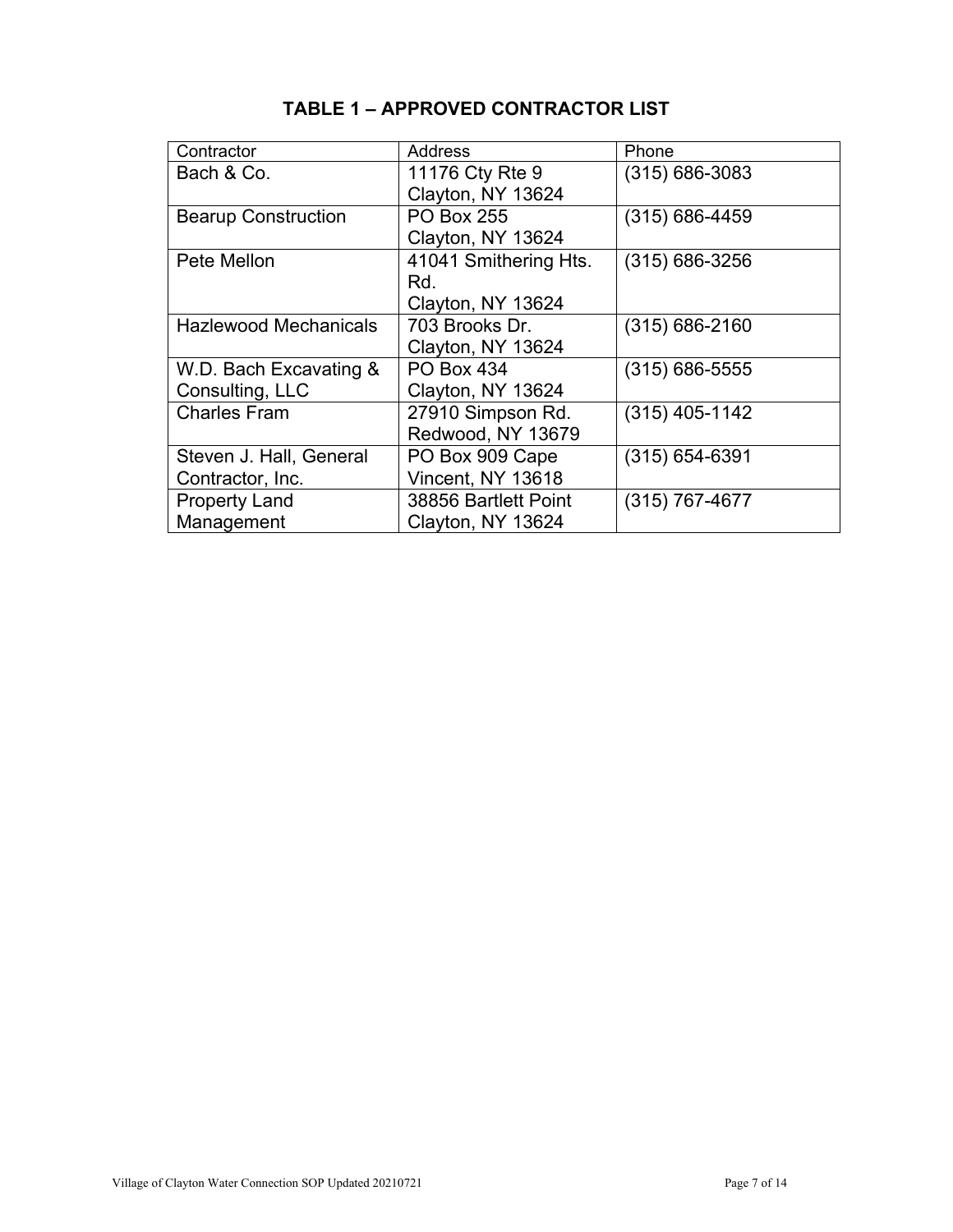## Village of Clayton Water Service Application

#### 8.0

#### **INSTRUCTIONS**

- All information must be typed or legibly printed.
- All sections of the form must be completed to avoid delays in processing.
- The property owner must sign the form.
- Submit completed form with payment and Location Sketch to the Village Clerk.
- The Clerk will forward the application for Technical Review.
- You will be notified by phone if your permit has been approved or if your permit is missing information required to properly review. If your application is denied you will be notified in writing as to the reason.

| <b>GENERAL INFORMATION (To Be Completed By Customer)</b>                                                                                                                                                                                                                              |  |                                                      |  |
|---------------------------------------------------------------------------------------------------------------------------------------------------------------------------------------------------------------------------------------------------------------------------------------|--|------------------------------------------------------|--|
|                                                                                                                                                                                                                                                                                       |  | Phone( )                                             |  |
|                                                                                                                                                                                                                                                                                       |  | City______________________State_______ Zip__________ |  |
|                                                                                                                                                                                                                                                                                       |  | City State Zip                                       |  |
|                                                                                                                                                                                                                                                                                       |  |                                                      |  |
| Phone ( )                                                                                                                                                                                                                                                                             |  |                                                      |  |
| Contractor's Address: The Contractor's Address:                                                                                                                                                                                                                                       |  | City State Zip                                       |  |
| Is the requested connection to serve an existing structure? $\Box$ Yes $\Box$ No<br>If yes, is the requested connection to relieve a failing well or septic? $\Box$ Yes $\Box$ No<br>If the requested connection is to serve a new structure, what is the anticipated occupancy date? |  |                                                      |  |

A Sketch of the new service connection **is attached**.

#### OWNER'S CERTIFICATION *(To Be Completed By Customer)*

Application is hereby made to obtain a permit to do the work and installation as indicated. I certify that I am the Owner of the property located at  $\Box$ 

requesting a permit to install a new water service.

In consideration of the granting of this permit, I agree to the following:

- 1) That no work or installation has commenced prior to the issuance of a permit;
- 2) That all work will be performed to meet the standard of all applicable State and Local laws regulating construction;
- 3) To maintain the water service lateral in accordance with the Village's requirements;
- 4) To schedule an inspection of the service with the Village before any portion of the work is covered and prior to connecting into the main water line.

Date: \_\_\_\_\_\_\_\_\_\_\_\_\_\_\_\_\_\_ Signed: \_\_\_\_\_\_\_\_\_\_\_\_\_\_\_\_\_\_\_\_\_\_\_\_\_\_\_\_\_\_\_\_\_\_\_\_\_\_\_\_\_\_\_\_\_\_\_\_\_\_\_\_\_

#### MUNICIPAL REVIEW *(To Be Completed By Municipality)*

| Amount of Water Service Connection Fee: |                                                                                                                  |    |  |
|-----------------------------------------|------------------------------------------------------------------------------------------------------------------|----|--|
| $\Box$ Payment Received By              |                                                                                                                  | on |  |
|                                         | Municipal approval that applicant is eligible for new service connection to the Village of Clayton Water System. |    |  |
| Date:                                   | Signed:                                                                                                          |    |  |
|                                         |                                                                                                                  |    |  |

#### TECHNICAL REVIEW *(To Be Completed By Village Water Supervisor)*

| Application Reviewed By: |                                                                           | Date: |                          |
|--------------------------|---------------------------------------------------------------------------|-------|--------------------------|
| Application Action:      | Approved, as submitted                                                    |       | Approved with conditions |
|                          | $\Box$ Returned, due to incomplete submittal $\Box$ Denied (See Attached) |       |                          |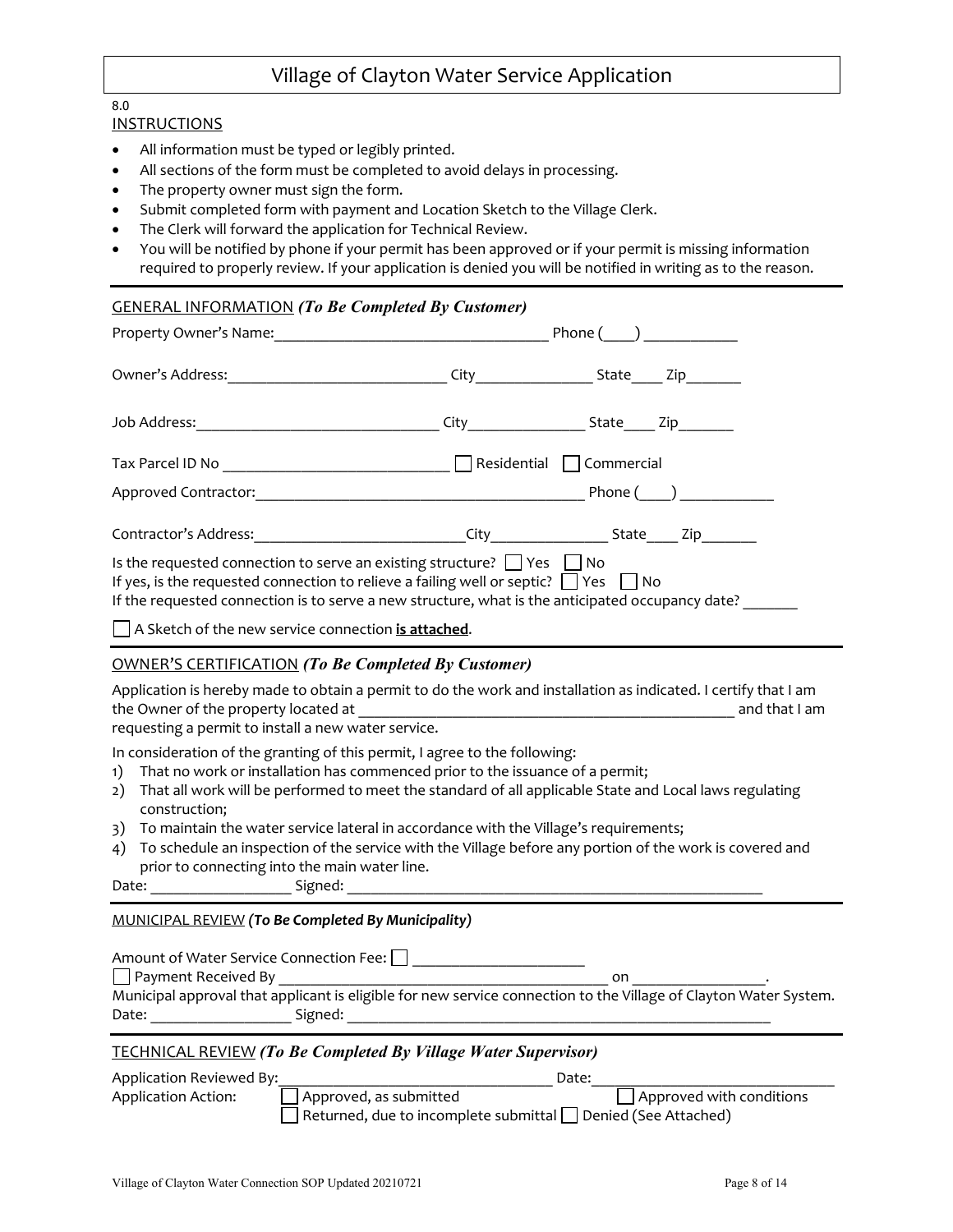**Homeowners and Contractors:** 

#### *Insert Location Sketch and Additional Details Here*

*Requires a detailed plan showing the location of connection from the curb stop to the house. Actual distances should be detailed on the plan; depths of connection(s) and piping, as well as materials used.*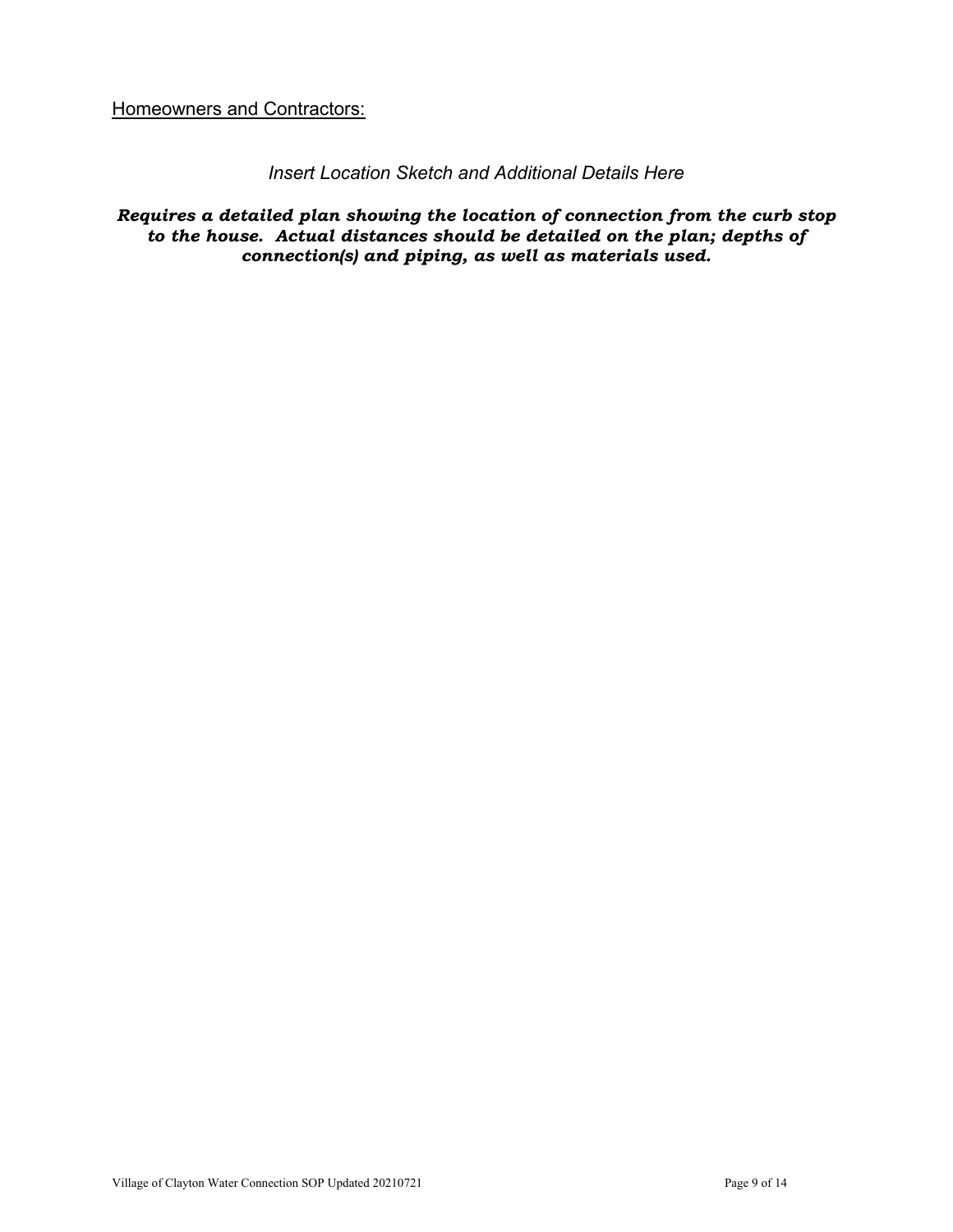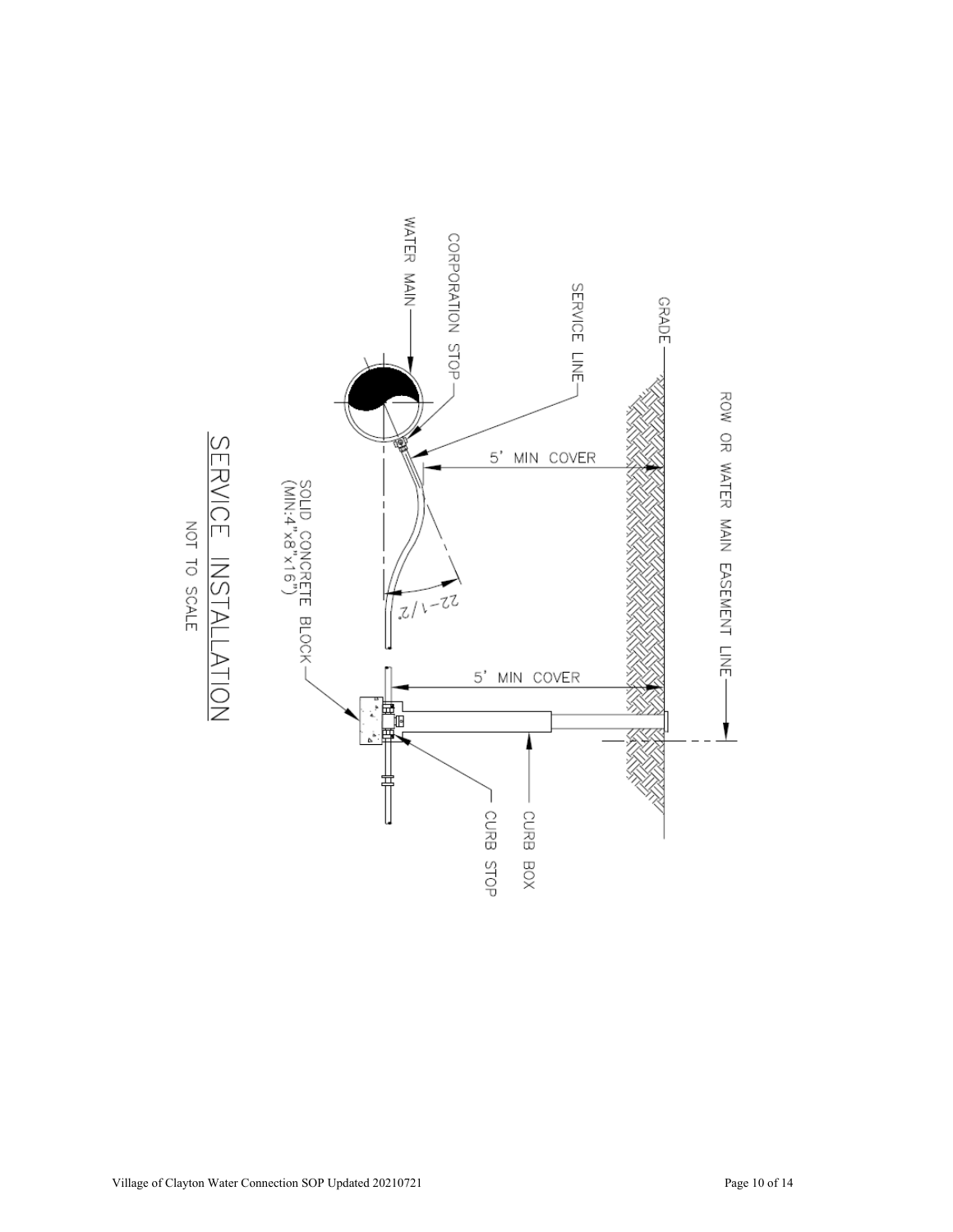

- 1. ALL CONNECTIONS BETWEEN NEWLY INSTALLED INTERIOR PIPING SHALL BE THREADED.
- 2. CONNECTIONS BETWEEN EXISTING PIPING AND NEW PIPING SHALL BE SOLDERED.
- 3. ANGLE BRACKETS SHALL BE MOUNTED TO WALL AND PIPE SECURED WITH U-BOLTS. ALL MATERIAL SHALL BE STAINLESS STEEL.
- 
- 4. REMOTE REGISTER SHALL BE MOUNTED ON SIDE OF HOUSE FACING THE ROAD.
- INTERIOR INSTALLATIONS (METER ONLY)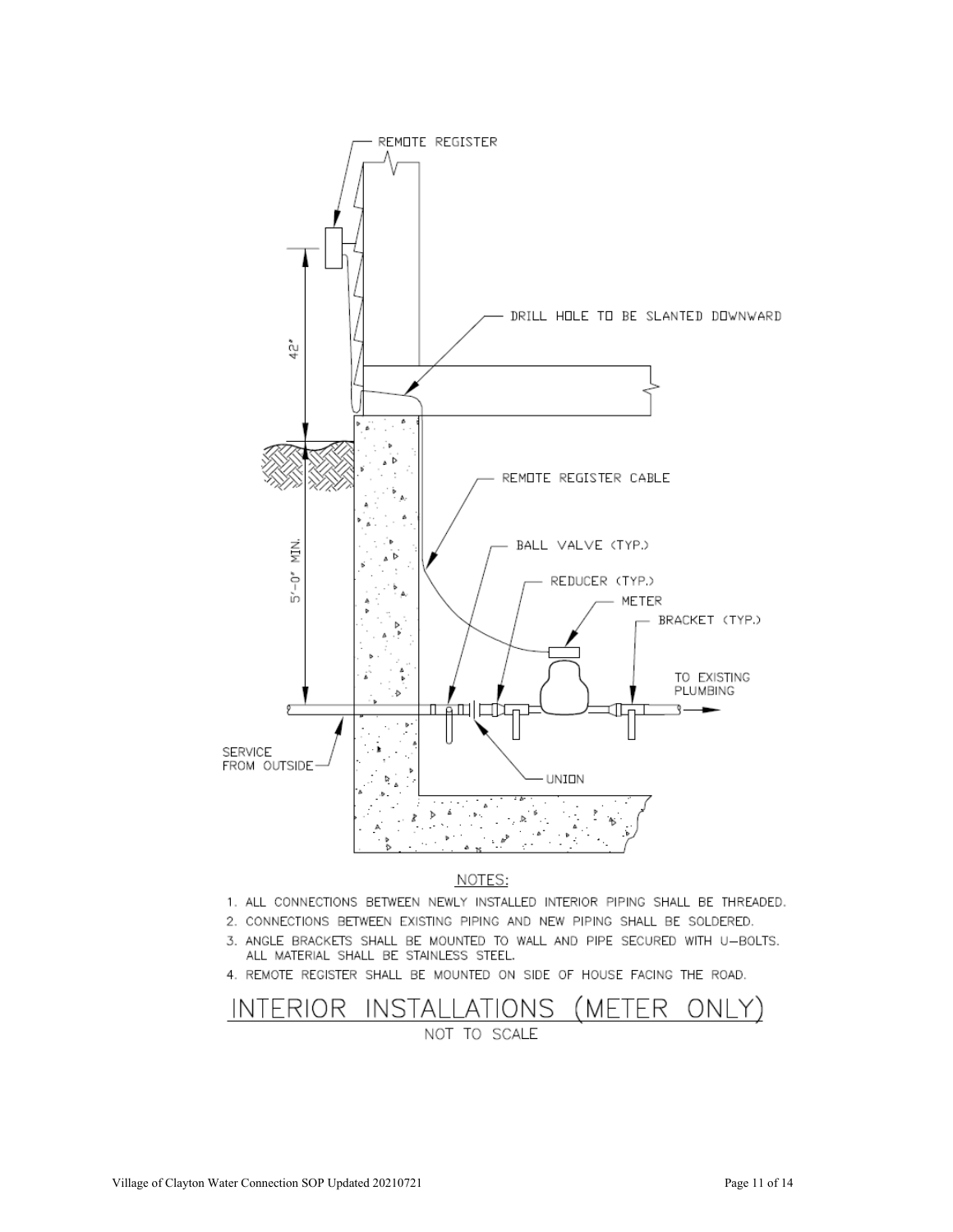

BE STAINLESS STEEL.

1, ALL CONNECTIONS BETWEEN NEWLY MSTALLED INTERIOR PIPING SHALL BE THREADED.<br>2, CONNECTIONS BETWEEN EXENDIO AND NEW PIPING SHAL BE SOLDERED.<br>4, REMOTE REGISTER SHALL BE MOUNTED ON SIDE OF HOUSE FACING THE ROAD.<br>5, CONTRACT CONTRACTOR MAY REANGE LAYOUT (STACK VALVES ABOVE EACH OTHER) IF THERE IS INSUFFICIENT ROOM TO INSTALL HORIZONTALY.<br>If backflow preventer is a reduced pressure zone and a stall be installed (see plan view) with air gap drai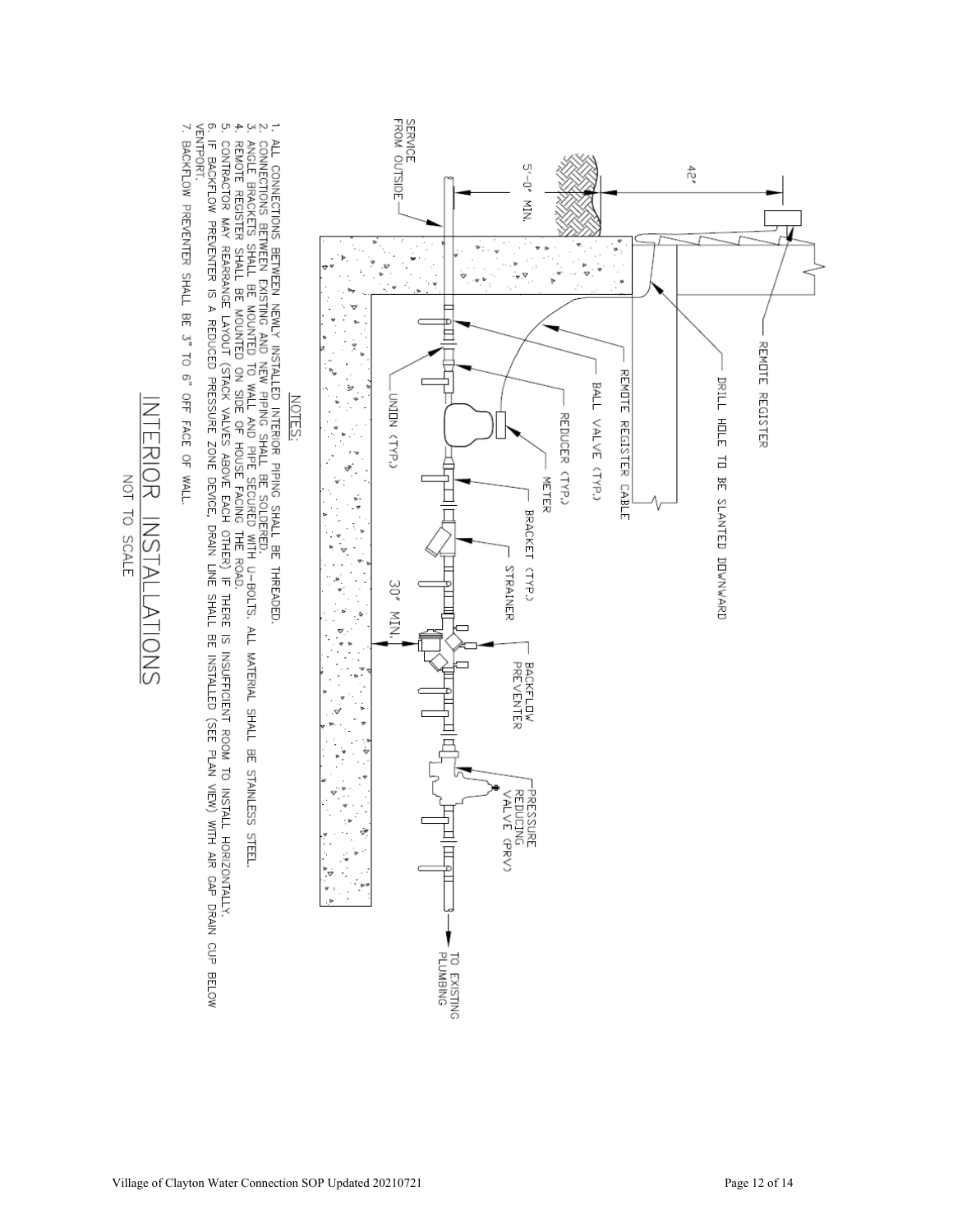

1 1/2" METER - 24-INCH DIAMETER (MINIMUM)

2" METER - 27-INCH DIAMETER (MINIMUM)

# SERVICE METER PIT FOR EXTERIOR METERS